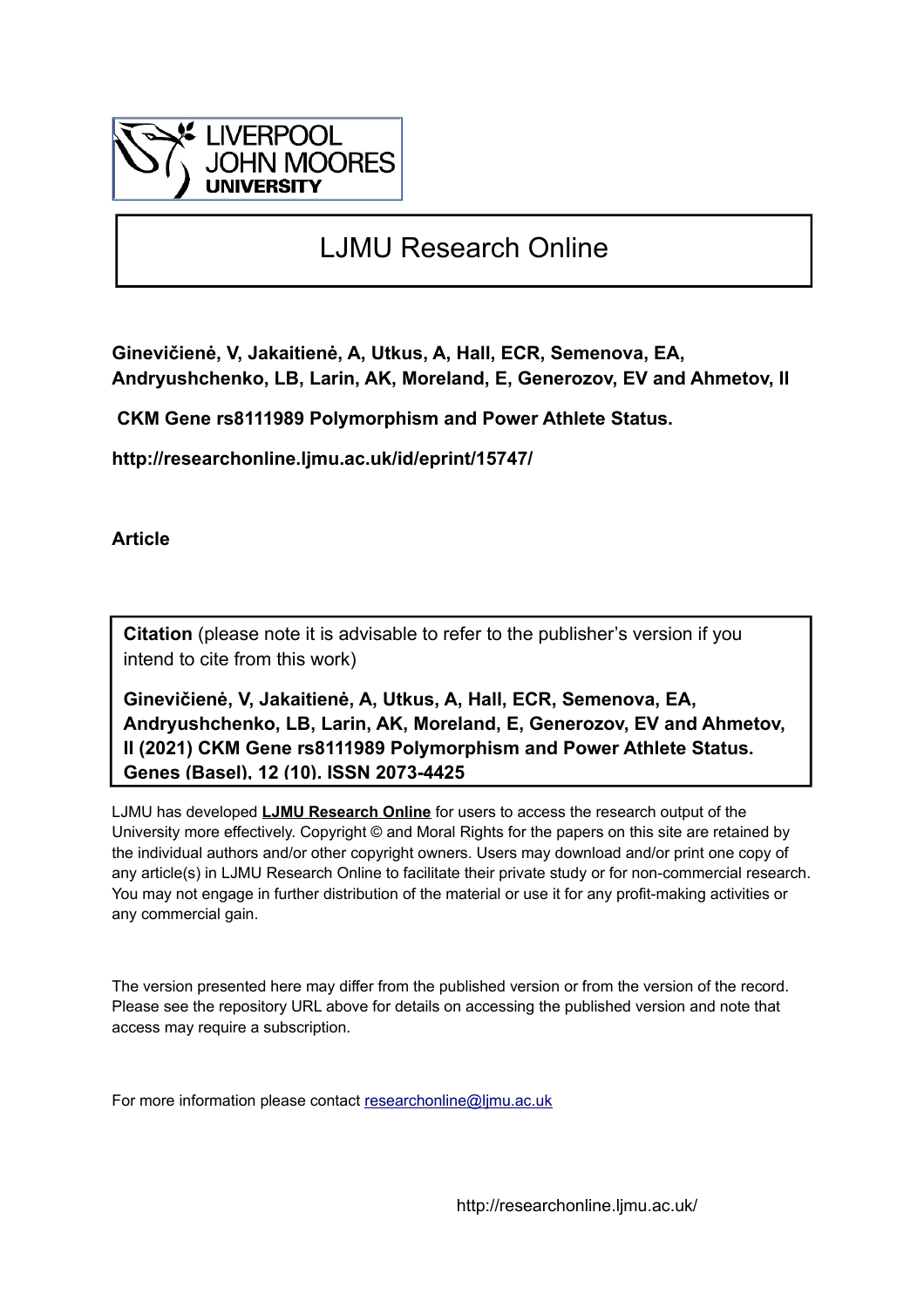



# *Article CKM* **Gene** *rs8111989* **Polymorphism and Power Athlete Status**

**Valentina Gineviˇciene˙ 1 , Audrone Jakaitien ˙ e˙ 1 , Algirdas Utkus <sup>1</sup> , Elliott C. R. Hall <sup>2</sup> , Ekaterina A. Semenova 3,4 , Liliya B. Andryushchenko <sup>5</sup> , Andrey K. Larin <sup>3</sup> , Ethan Moreland <sup>2</sup> [,](https://orcid.org/0000-0001-9189-2267) Edward V. Generozov <sup>3</sup> and Ildus I. Ahmetov 2,3,5,6,[\\*](https://orcid.org/0000-0002-6335-4020)**

- <sup>1</sup> Department of Human and Medical Genetics, Institute of Biomedical Science, Faculty of Medicine, Vilnius University, 01513 Vilnius, Lithuania; valentina.gineviciene@mf.vu.lt (V.G.); audrone.jakaitiene@mf.vu.lt (A.J.); algirdas.utkus@mf.vu.lt (A.U.)
- <sup>2</sup> Research Institute for Sport and Exercise Sciences, Liverpool John Moores University, Liverpool L3 5AF, UK; elliotthall@live.co.uk (E.C.R.H.); E.Moreland@2017.ljmu.ac.uk (E.M.)
- <sup>3</sup> Department of Molecular Biology and Genetics, Federal Research and Clinical Center of Physical-Chemical Medicine of Federal Medical Biological Agency, 119435 Moscow, Russia; alecsekaterina@gmail.com (E.A.S.); zelaz@yandex.ru (A.K.L.); generozov@gmail.com (E.V.G.)
- <sup>4</sup> Research Institute of Physical Culture and Sport, Volga Region State University of Physical Culture, Sport and Tourism, 420010 Kazan, Russia
- <sup>5</sup> Department of Physical Education, Plekhanov Russian University of Economics, 115093 Moscow, Russia; andryushenko-lil@mail.ru
- Laboratory of Molecular Genetics, Kazan State Medical University, 420012 Kazan, Russia
- **\*** Correspondence: genoterra@mail.ru

**Abstract:** Multiple genetic variants are known to influence athletic performance. These include polymorphisms of the muscle-specific creatine kinase (*CKM*) gene, which have been associated with endurance and/or power phenotypes. However, independent replication is required to support those findings. The aim of the present study was to determine whether the *CKM* (*rs8111989*, c.\*800A>G) polymorphism is associated with power athlete status in professional Russian and Lithuanian competitors. Genomic DNA was collected from 693 national and international standard athletes from Russia (*n* = 458) and Lithuania (*n* = 235), and 500 healthy non-athlete subjects from Russia (*n* = 291) and Lithuania (*n* = 209). Genotyping for the *CKM* rs8111989 (A/G) polymorphism was performed using PCR or micro-array analysis. Genotype and allele frequencies were compared between all athletes and non-athletes, and between non-athletes and athletes, segregated according to population and sporting discipline (from anaerobic-type events). No statistically significant differences in genotype or allele frequencies were observed between non-athletes and power athletes (strength-, sprint- and speed/strength-oriented) athletes. The present study reports the non-association of the *CKM* rs8111989 with elite status in athletes from sports in which anaerobic energy pathways determine success.

**Keywords:** anaerobic performance; creatine kinase; genetic variant; genotype

# **1. Introduction**

Human physical performance is genetically influenced, particularly in sprint/power sports, with traits relating to muscular strength and power tending to have greater heritable components than endurance phenotypes [\[1\]](#page-6-0). Although the genetic contribution to athletic performance is undoubted, a conclusive list of the genetic variants involved, and the mechanisms underpinning their effect, remain unknown. Among several genes previously associated with athletic performance, the role of the muscle-specific creatine kinase (*CKM*) in cellular energy homeostasis has led to the emergence of the *CKM* gene as an important candidate [\[2](#page-6-1)[,3\]](#page-6-2).

Muscular energy provision is maintained by adenosine triphosphate (ATP) breakdown and the concomitant release of free energy. To sustain contractile activity, the rate of



Citation: Ginevičienė, V.; Jakaitienė, A.; Utkus, A.; Hall, E.C.R.; Semenova, E.A.; Andryushchenko, L.B.; Larin, A.K.; Moreland, E.; Generozov, E.V.; Ahmetov, I.I. *CKM* Gene *rs8111989* Polymorphism and Power Athlete Status. *Genes* **2021**, *12*, 1499. [https://doi.org/10.3390/genes](https://doi.org/10.3390/genes12101499) [12101499](https://doi.org/10.3390/genes12101499)

Academic Editor: Juan Del Coso

Received: 21 August 2021 Accepted: 23 September 2021 Published: 25 September 2021

**Publisher's Note:** MDPI stays neutral with regard to jurisdictional claims in published maps and institutional affiliations.



**Copyright:** © 2021 by the authors. Licensee MDPI, Basel, Switzerland. This article is an open access article distributed under the terms and conditions of the Creative Commons Attribution (CC BY) license (https:/[/](https://creativecommons.org/licenses/by/4.0/) [creativecommons.org/licenses/by/](https://creativecommons.org/licenses/by/4.0/)  $4.0/$ ).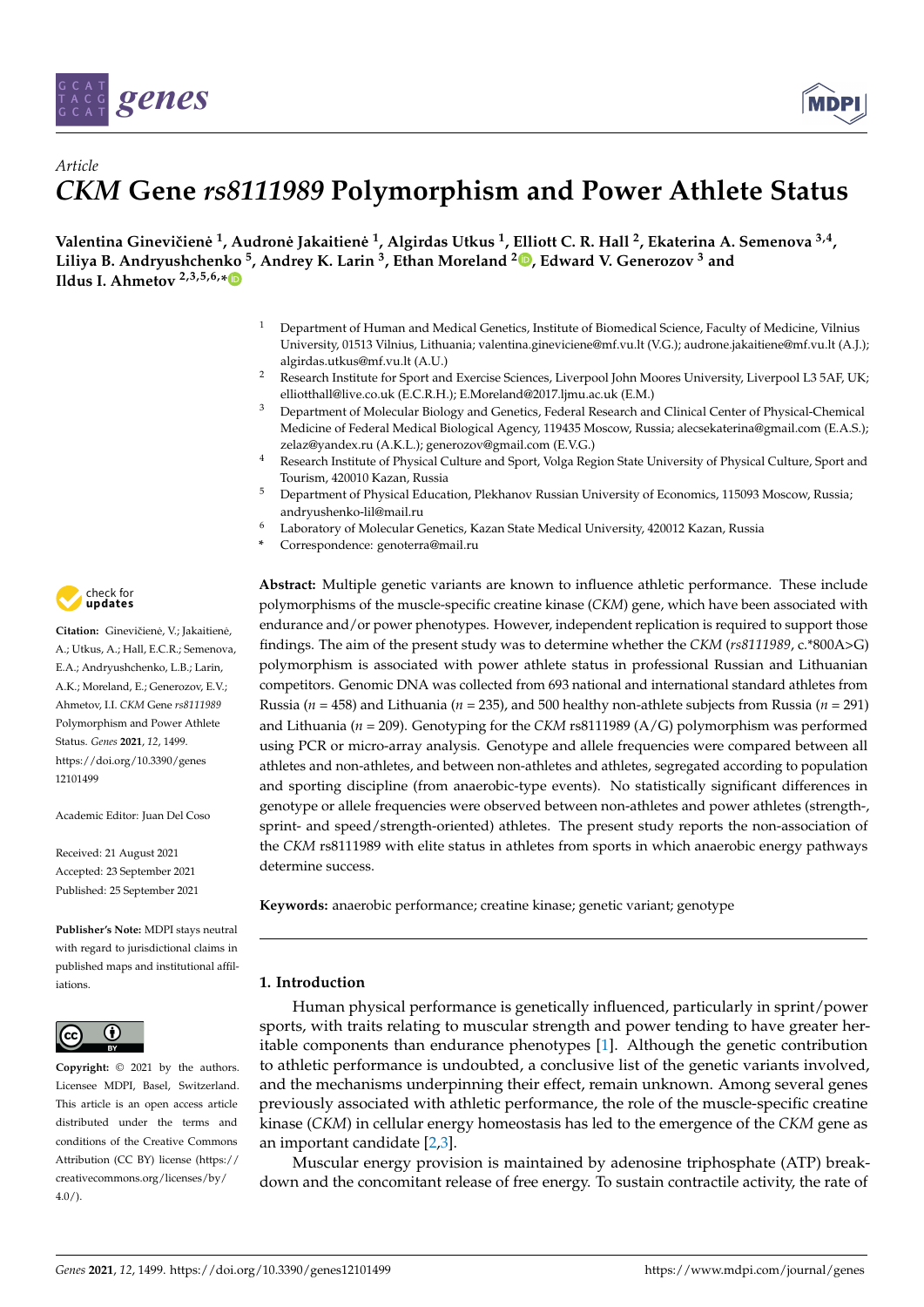ATP regeneration must be complementary to ATP demand and is facilitated by the phosphagen, glycolytic, and mitochondrial respiration energy systems. Each system has specific substrates and byproducts, in addition to differences in maximal rates and capacities for ATP regeneration [\[4\]](#page-6-3). During short-duration, maximal-effort activities such as sprinting, strength training, and high-power sports, the circulatory system cannot fully supply the exercising musculature with the oxygen required for adequate mitochondrial respiration. Consequently, the phosphagen system utilizes intramuscular stores of high-energy phosphates, with creatine phosphate (CrP) being the primary component of this system. The resynthesis of ATP from adenosine diphosphate (ADP) is catalyzed by the enzyme creatine kinase (CrP + ADP + H+  $\rightleftharpoons$  ATP + Cr), meaning the efficiency of ATP generation is affected by the activity of creatine kinase [\[4](#page-6-3)[,5\]](#page-6-4).

Creatine kinase (CK) can be comprised of the M (muscle) and B (brain) subunits, assembled into the homodimeric CK-M and CK-B enzymes or the CK-MB heterodimer. Each is expressed in a tissue-specific manner, with CK-M being the most abundant in skeletal muscle and CK-MB activity being the greatest in cardiac muscle. The CK-B homodimer is primarily expressed in nervous tissue, with small concentrations in skeletal muscle, whereas the additional CK isoforms Scmit-CK and Umit-CK are localized to the mitochondria. The abundance of CK-M in skeletal muscle means it is the most important CK isoform for energy regulation during exercise, with recent evidence suggesting that the CK-PCr system activity is genetically influenced [\[5\]](#page-6-4). The CK-M-encoding *CKM* gene is mapped to chromosome 19q13.2, and various studies have addressed the gene's role in skeletal muscle energy metabolism. A seminal study by van Deursen and colleagues showed that CK-M-knockout mice were unable to sustain maximal isometric contractions but had greater fatigue resistance and could perform a higher number of contractions to exhaustion [\[6\]](#page-6-5). Subsequent studies in rat models demonstrated that both the duration and intensity of endurance training have a negative linear relationship with *CKM* expression [\[7\]](#page-7-0). Additional animal studies focused on the consequences of *CKM* knockout in different muscle fiber types, reporting that *CKM* activity is inversely correlated with aerobic capacity and endurance performance. Accordingly, targeted deletion using animal models has permitted the greater understanding of the role of CK-M in exercise performance, suggesting that higher expression may be detrimental to aerobic capacity but advantageous during anaerobic activity.

Human studies have focused on sequence variations in coding and noncoding regions of the *CKM* gene. More than 260 *CKM* single-nucleotide polymorphisms (SNPs) have been identified [\[8\]](#page-7-1). The most studied *CKM* SNP is rs8111989, where adenosine (A) is substituted with guanine (G) at nucleotide position 800 (c.\*800A>G) [\[8\]](#page-7-1). Despite being located in the 3<sup>'</sup> untranslated region and without altering the amino acid composition of CK-M, this variant purportedly affects *CKM* gene expression and CK-M activity [\[9\]](#page-7-2). Since the association of the rs8111989 A allele with endurance phenotypes before and after aerobic training was reported by Rivera and colleagues [\[10\]](#page-7-3), several studies of the rs8111989 SNP have been published [\[3](#page-6-2)[,5](#page-6-4)[,11–](#page-7-4)[15\]](#page-7-5). However, there is still a lack of consensus regarding the influence of the rs8111989 A and G alleles on athletic ability, meaning that replication studies using independent populations are needed to confirm or reject the association of rs8111989 with performance phenotypes. Therefore, the aim of this study was to determine whether the *CKM* (A/G) rs8111989 polymorphism is associated with elite power status in a cohort of Lithuanian and Russian athletes. We hypothesized that rs8111989 genotype distribution would differ between elite power athletes and non-athletes, and that the frequency of the G allele and GG genotype would be higher in athletes competing in sports that are reliant on anaerobic energy production.

# **2. Materials and Methods**

# *2.1. Subjects and Ethical Approval*

All procedures in this study conformed with ethical standards concerning the scientific research of sport and exercise, and were approved by the local Ethics Committees (Federal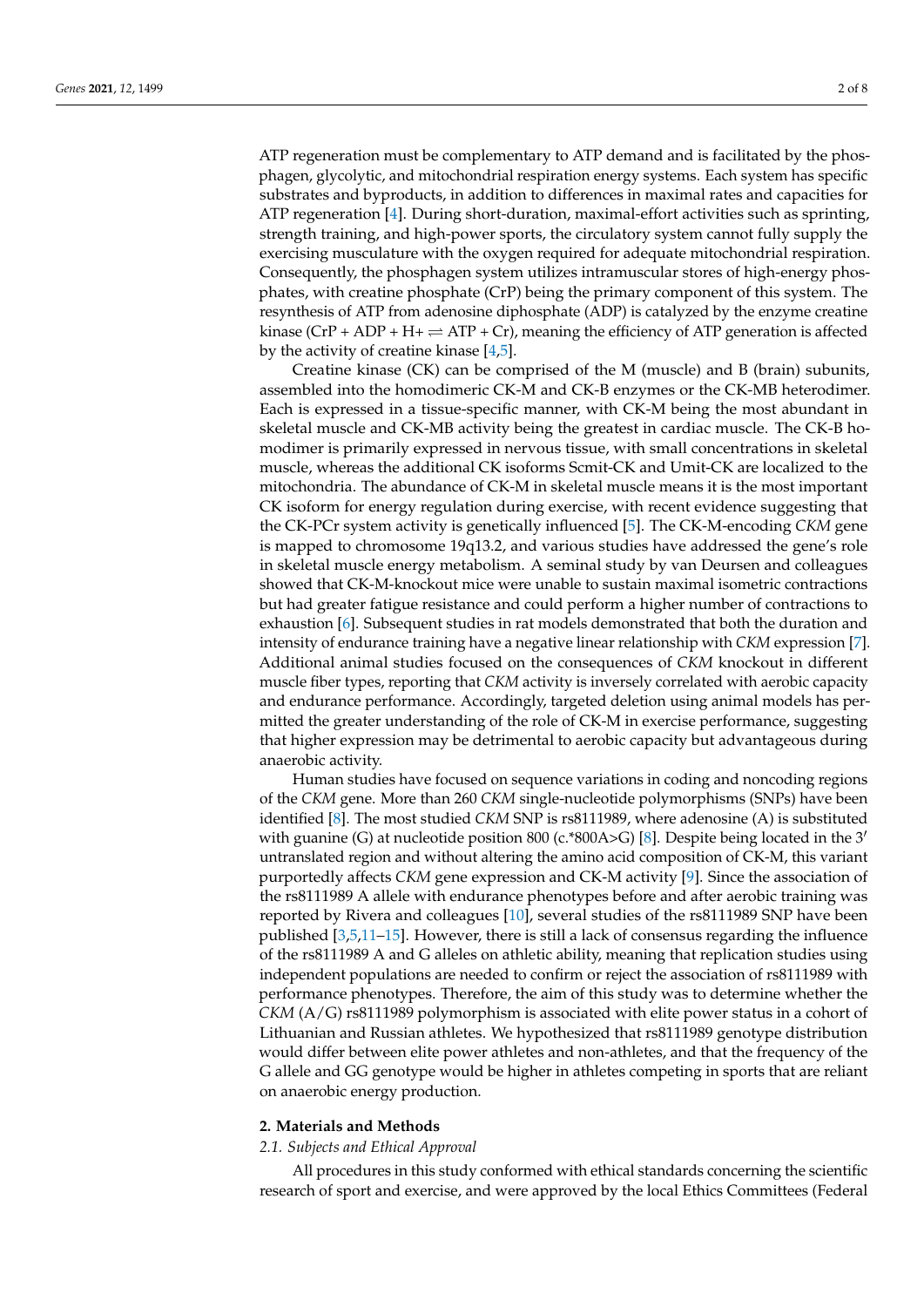Research and Clinical Center of Physical-Chemical Medicine and the Lithuanian Bioethics Committee). Written informed consent was obtained from all participants and the study was conducted in compliance with the Declaration of Helsinki.

This case-control study included 458 Russian (RU) and 235 Lithuanian (LT) professional athletes (431 males and 262 females, aged  $25.0 \pm 6.5$  years). All athletes were ranked in the top 10 nationally for their respective sporting disciplines and were prospectively stratified into three groups according to the duration and distance of their event, spanning a spectrum from sprint-oriented (athletes from strength/power sports with some aerobic component) to strength-oriented (athletes from strength/power sports with a predominantly anaerobic component). The sprint-oriented group (RU: *n* = 171; LT: *n* = 83) included athletes competing in short-distance races, including 100–400 m track-and-field sprinters, sprint cycling, rowing/canoe, and canoe-kayak sprints, 50–ß100 m swim and 500–1000 m track races. The strength-oriented group (RU: *n* = 105; LT: *n* = 29) included weightlifters and powerlifters. The speed-/strength-oriented group (RU: *n* = 182; LT: *n* = 123) included athletes from track-and-field (throwing (push-throw), jump events (high jump, long jump, triple jump, and pole vault)), figure skating, alpine skiing, pentathlon, decathlon, heptathlon, rock climbing, rhythmic gymnastics, and wrestling. The inclusion criteria stipulated that athletes must have no history of positive tests for performanceenhancing substances under standard anti-doping controls. Non-athlete participants were 500 healthy, unrelated citizens (347 males and 153 females, aged  $29.0 \pm 8.5$  years) from Russia ( $n = 291$ ) and Lithuania ( $n = 209$ ), all of whom had no competitive sporting experience. All participants were Caucasians.

#### *2.2. Genotyping*

For all Lithuanian samples, genomic DNA was extracted from peripheral blood leukocytes of the Lithuanian participants using a standard phenol-chloroform extraction method. Genotyping for *CKM* rs8111989 was performed in duplicate using an allelic discrimination assay on a 7900HT Fast real-time polymerase chain reaction (PCR) instrument (Applied Biosystems<sup>™</sup>, Life Technologies, Waltham, MA, USA) with TaqMan probes (TaqMan<sup>®</sup> Pre-Designed SNP Genotyping Assay ID:C\_3145002\_10; Applied Biosystems™, Life Technologies, Waltham, MA, USA). Genotypes were assigned using software (SDS Software v2.3, Applied Biosystems<sup>TM</sup>). In order to ensure proper internal control, positive and negative controls from different DNA aliquots were used for each genotype analysis.

For all Russian samples, molecular genetic analysis was performed with DNA samples obtained from leukocytes (venous blood). Four milliliters of venous blood was collected in tubes containing EDTA (Vacuette EDTA tubes; Greiner Bio-One, Kremsmünster, Austria). Blood samples were transported to the laboratory at  $4 °C$ , and DNA was extracted on the same day. DNA extraction and purification were performed using a commercial kit (Techno-Sorb, Moscow, Russia) according to the manufacturer's instructions (Technoclon, Moscow, Russia), which included chemical lysis, selective DNA binding on silica spin columns, and ethanol washing. The extracted DNA quality was assessed by means of agarose gel electrophoresis. The genotyping process was performed using HumanOmni1- Quad BeadChips or HumanOmniExpress BeadChips (Illumina, San Diego, CA, USA) to genotype > 900,000 SNPs, including *CKM* rs8111989. The assay required 200 ng of DNA sample as input with a concentration of at least 50 ng/ $\mu$ L. Exact concentrations of DNA in each sample were measured using a Qubit Fluorometer (Invitrogen, Waltham, MA, USA). All further procedures were performed according to the instructions of the Infinium High-Density Assay. Ten percent of samples were genotyped twice with a 100% success rate of reproducibility.

#### *2.3. Statistical Analyses*

Genotype frequencies of athletes and non-athletes were tested for compatibility with the Hardy–Weinberg equilibrium (HWE). Differences in genotype and allele frequency were compared using the Chi-squared goodness-of-fit test. The homogeneity hypothesis for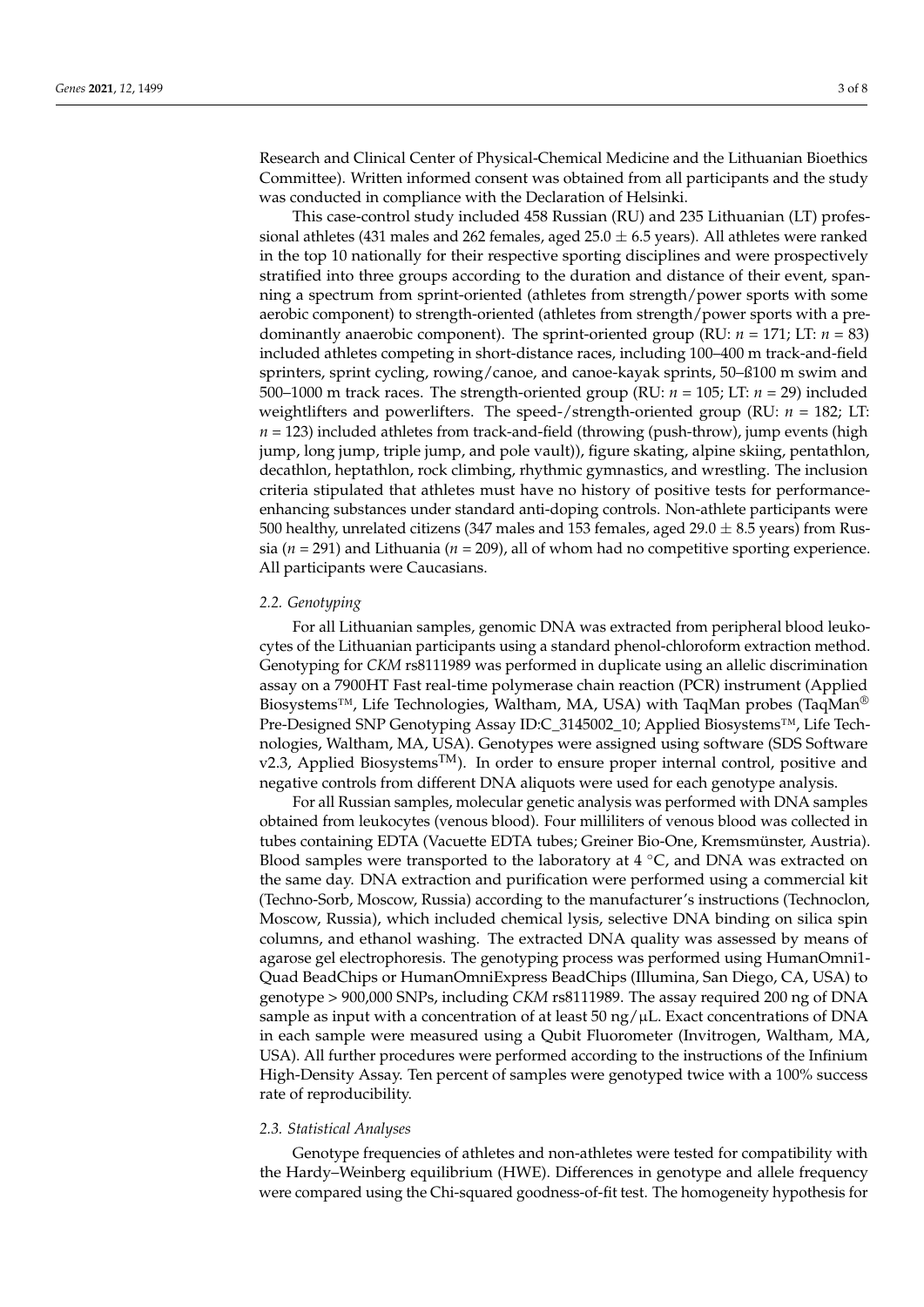genotype and allele frequency differences between groups were assessed by Chi-squared or Fisher's exact tests where appropriate. Odds ratios (OR) with 95% confidence intervals (CIs) were calculated in cases where there was a significant difference in the genotype distribution between groups. The level of significance was set at *p* < 0.05. All analysis was performed using the SPSS statistical software package (IBM SPSS v.21).

#### **3. Results**

The distributions of *CKM* rs8111989 genotypes in athletes versus controls are presented in Table [1.](#page-4-0) Genotype distributions were in the Hardy–Weinberg Equilibrium for athletes and non-athletes (in all groups tested separately,  $p > 0.05$ ).

<span id="page-4-0"></span>**Table 1.** Genotype and allele frequencies of the *CKM* rs8111989 SNP in athletes and non-athletes from Russia and Lithuania.

| Groups                    | N   | Allele Frequency (%) |      | <i>p</i> -Value vs.      | CKM Genotype Frequency (%) |            |           | <i>p</i> -Value vs. |
|---------------------------|-----|----------------------|------|--------------------------|----------------------------|------------|-----------|---------------------|
|                           |     | А                    | G    | Non-Athletes             | AA                         | AG         | GG        | Non-Athletes        |
| All strength-oriented     | 134 | 67.2                 | 32.8 | 0.496                    | 65(48.5)                   | 50(37.3)   | 19 (14.2) | 0.246               |
| All sprint-oriented       | 254 | 64.4                 | 35.6 | 0.914                    | 107(42.1)                  | 113 (44.5) | 34 (13.4) | 0.980               |
| All speed/strength        | 305 | 65.2                 | 34.8 | 0.720                    | 136 (44.6)                 | 126(41.3)  | 43(14.1)  | 0.556               |
| Russian power athletes    | 458 | 65.6                 | 34.4 | 0.988                    | 204 (44.5)                 | 193 (42.2) | 61(13.3)  | 0.915               |
| Lithuanian power athletes | 235 | 64.7                 | 35.3 | 0.858                    | 104(44.3)                  | 96 (40.8)  | 35(14.9)  | 0.534               |
| All power athletes        | 693 | 65.3                 | 34.7 | 0.98                     | 308 (44.4)                 | 289 (41.7) | 96 (13.9) | 0.475               |
| Russian non-athletes      | 291 | 66.7                 | 33.3 | $\overline{\phantom{0}}$ | 133(45.7)                  | 122 (41.9) | 36(12.4)  |                     |
| Lithuanian non-athletes   | 209 | 60.3                 | 39.7 | $\overline{\phantom{0}}$ | 74 (35.4)                  | 104 (49.8) | 31 (14.8) |                     |
| All non-athletes          | 500 | 64.0                 | 36.0 | $\overline{\phantom{a}}$ | 207(41.4)                  | 226(45.2)  | 67(13.4)  |                     |

No statistically significant differences in *CKM* genotype or allele distribution were observed compared to non-athletes when all athletes were combined, nor when athletes were segregated by country (Table [1\)](#page-4-0). In addition, *CKM* genotype and allele frequencies did not differ between male and female athletes and non-athletes for each nationality.

### **4. Discussion**

Sports events that involve short intense efforts are often categorized as anaerobic athletic activities. Each of these events may emphasize different anaerobic phenotypes, for example, sprinting relies mostly on speed, weightlifting or powerlifting rely mainly on muscle strength, and throwing and jump events rely on the combination of speed and strength [\[15](#page-7-5)[–17\]](#page-7-6). Therefore, the aim of this study was to investigate differences in the *CKM* rs8111989 genotype between three groups of elite athletes from anaerobic-type events: sprint-oriented, strength-oriented, and speed/strength-oriented athletes. We chose to study the rs8111989 genetic variant because the *CKM* gene has emerged as a potential candidate to affect the development of anaerobic phenotypes. We hypothesized that a genetic predisposition for high CK-M protein activity in skeletal muscle may be favorable to power/strength athletes, and specifically that the GG genotype would be more common in strength and power competitors, due to previous associations with increased CK-M activity. This theory is supported by rodent models documenting the inverse relationship of *CKM* activity with endurance capacity [\[7\]](#page-7-0), suggesting that high *CKM* activity may impair aerobic performance yet favor anaerobic activity. This study led us to conclude that the genotype and/or allele frequencies of the *CKM* rs8111989 polymorphism do not seem to influence performance in either the total strength/power group or in sports groups from two discrete populations. Nevertheless, this study emphasizes the importance of considering well-defined groups of athletes with a clear phenotype in genetic association studies applied to elite sport performance.

Muscular strength is a determinant of general athletic ability in many sports, particularly in short-distance sprinting, and strength and power events, in which the physiological characteristics favorable to national and international standard competition are well documented [\[12](#page-7-7)[,15](#page-7-5)[,16,](#page-7-8)[18\]](#page-7-9). In contrast with endurance competitors, strength and power athletes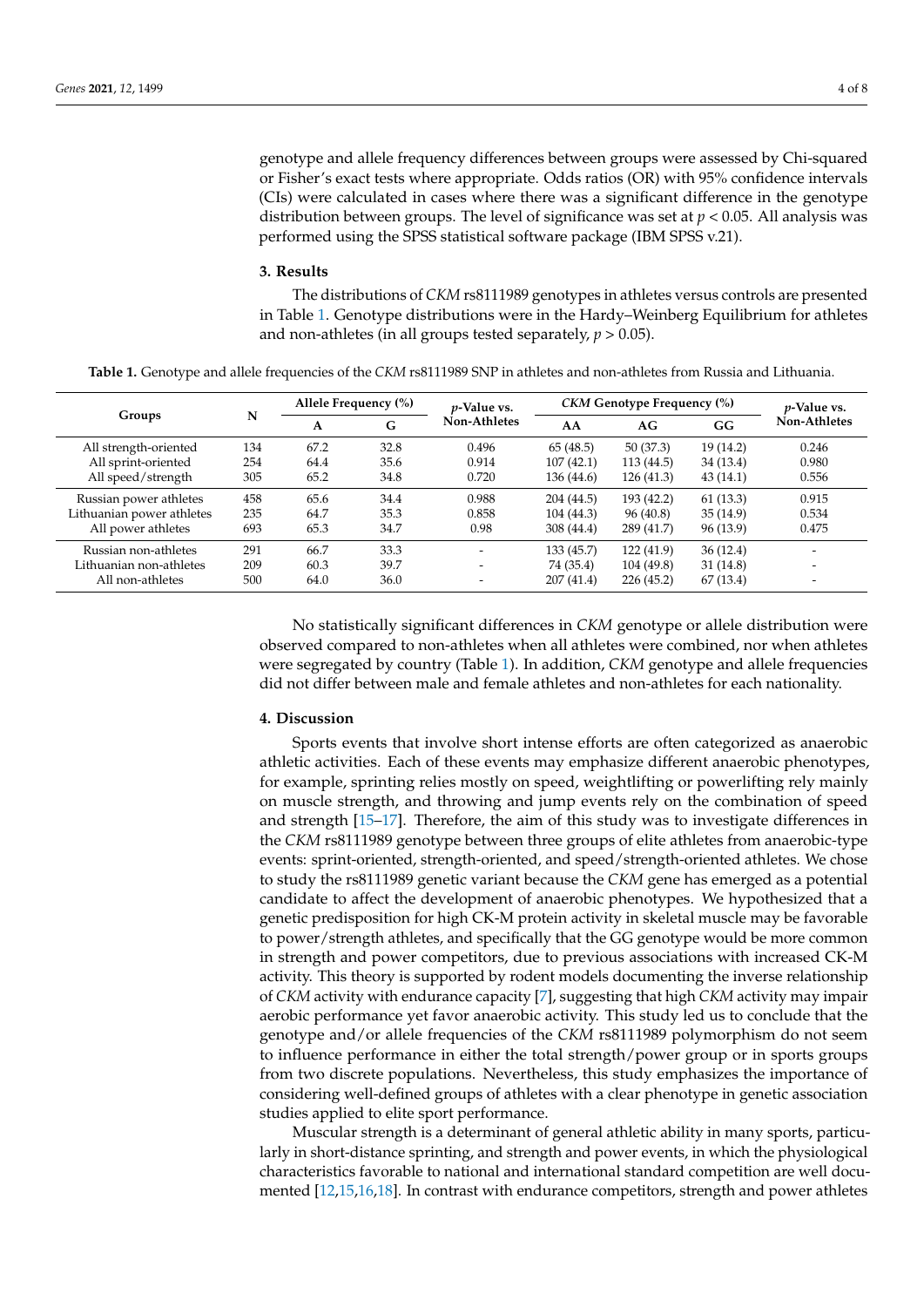typically exhibit greater percentages of fast-twitch muscle fibers than slow-twitch fibers [\[17\]](#page-7-6), and those fast-twitch fibers are suited to the shorter, more powerful muscle contractions reliant on anaerobic energy pathways. The muscle-specific CK-M enzyme catalyzes the reversible transfer of energy-rich phosphate from CrP to ADP and is essential for energy provision during contractile activity, with higher CK-M activity in fast-twitch compared to slow-twitch fibers [\[4](#page-6-3)[,5\]](#page-6-4). Consequently, the *CKM* gene has emerged as a candidate that might affect the development of aerobic and/or anaerobic phenotypes. Furthermore, according to the GTEx portal, the G allele of the rs8111989 polymorphism is associated with decreased expression of the *MARK4* gene in skeletal muscle, which acts as a negative regulator of the mTORC1 complex (a key factor in maintaining skeletal muscle mass) [\[19\]](#page-7-10). Therefore, we hypothesized that a genetic predisposition for high CK-M protein activity may be advantageous to athletes in sports that are reliant on the contractile capacity of fast-twitch muscle fibers, and specifically that variants associated with increased CK-M and mTORC1 activity would be more common in strength competitors. The A-to-G substitution of the rs8111989 SNP does not change the CK-M amino acid sequence but reportedly alters *CKM* mRNA stability [\[12\]](#page-7-7) and potentially CK-M expression. Further studies are required to determine whether this mechanism influences *CKM* expression and skeletal muscle phenotypes.

Our findings are not supported by a recent meta-analysis of *CKM* rs8111989 genotypes and/or allele distribution in athletes and non-athletes, where the frequencies of the G allele and GG genotype were higher in power athletes than in non-athletes [\[8\]](#page-7-1). The rs8111989 SNP may also contribute to baseline aerobic capacity and differences in the response of maximal oxygen uptake to endurance training [\[10,](#page-7-3)[11,](#page-7-4)[20](#page-7-11)[,21\]](#page-7-12). Fedotovskaya and colleagues reported that the AA genotype is associated with high values of maximal oxygen uptake [\[14\]](#page-7-13), whereas the G allele has been associated with combat athlete status in Polish and Russian populations [\[22\]](#page-7-14). Although also reliant on fast-twitch muscle fibers, sprint- and speed/strength-oriented sports involve a greater aerobic contribution than weightlifting and powerlifting, potentially explaining why the GG genotype was not overrepresented in these cohorts. Athletes with the rs8111989 AA genotype are also six times more likely to suffer exertional muscle breakdown than AG or GG genotypes [\[11](#page-7-4)[,23\]](#page-7-15), leading to the suggestion that the G allele protects against exertional muscle damage [\[13](#page-7-16)[,24\]](#page-7-17). Since fasttwitch fibers are more susceptible to exertional muscle damage [\[24\]](#page-7-17), genetic resistance to exertional muscle damage would be advantageous to strength-oriented athletes who perform repetitive maximal contractions. However, the findings of the present study do not indicate that the rs8111989 G allele carriers are predisposed to excel in strength and power sports.

A growing body of evidence supports an association of the rs8111989 AA and GG genotypes with endurance and strength phenotypes, respectively [\[12](#page-7-7)[,17](#page-7-6)[,21,](#page-7-12)[22,](#page-7-14)[25–](#page-7-18)[28\]](#page-7-19). However, a tendency for G allele carriers to achieve higher maximum oxygen uptake values has been reported [\[27\]](#page-7-20), and several studies (together with the present study) have failed to detect any association with athlete status or performance  $[8-10,13,23]$  $[8-10,13,23]$  $[8-10,13,23]$  $[8-10,13,23]$ . This demonstrates that further investigation surrounding *CKM* variants and athletic performance phenotypes is required. To date, 62 genetic markers have been associated with strength-power athlete status [\[3\]](#page-6-2), but only some were reported in strength sports groups (weightlifting and powerlifting). These include SNPs of *CNTFR, ACTN3, AGT, AR, HIF1A, PPARA, PPARG, PPARGC1A*, and other genes [\[3,](#page-6-2)[9](#page-7-2)[,17,](#page-7-6)[29–](#page-7-21)[36\]](#page-8-0). Recently, Grishina and colleagues confirmed the association of three SNPs (rs12055409, rs4626333, and rs2273555) with strength measures in weightlifters, which were supported by functional evidence [\[31,](#page-7-22)[32\]](#page-8-1), whereas the most comprehensive study of elite strength athletes (weightlifters and powerlifters) to date documented 28 SNPs associated with athlete status [\[33\]](#page-8-2). Of those 28 SNPs, the *LRPPRC* rs10186876, *MMS22L* rs9320823, and *PHACTR1* rs6905419 polymorphisms were also associated with competitive weightlifting performance. Importantly, that study was the first to demonstrate the likelihood that achieving elite status in strength sports depends on a high number of SNPs [\[33\]](#page-8-2). Therefore, further studies are needed to replicate those findings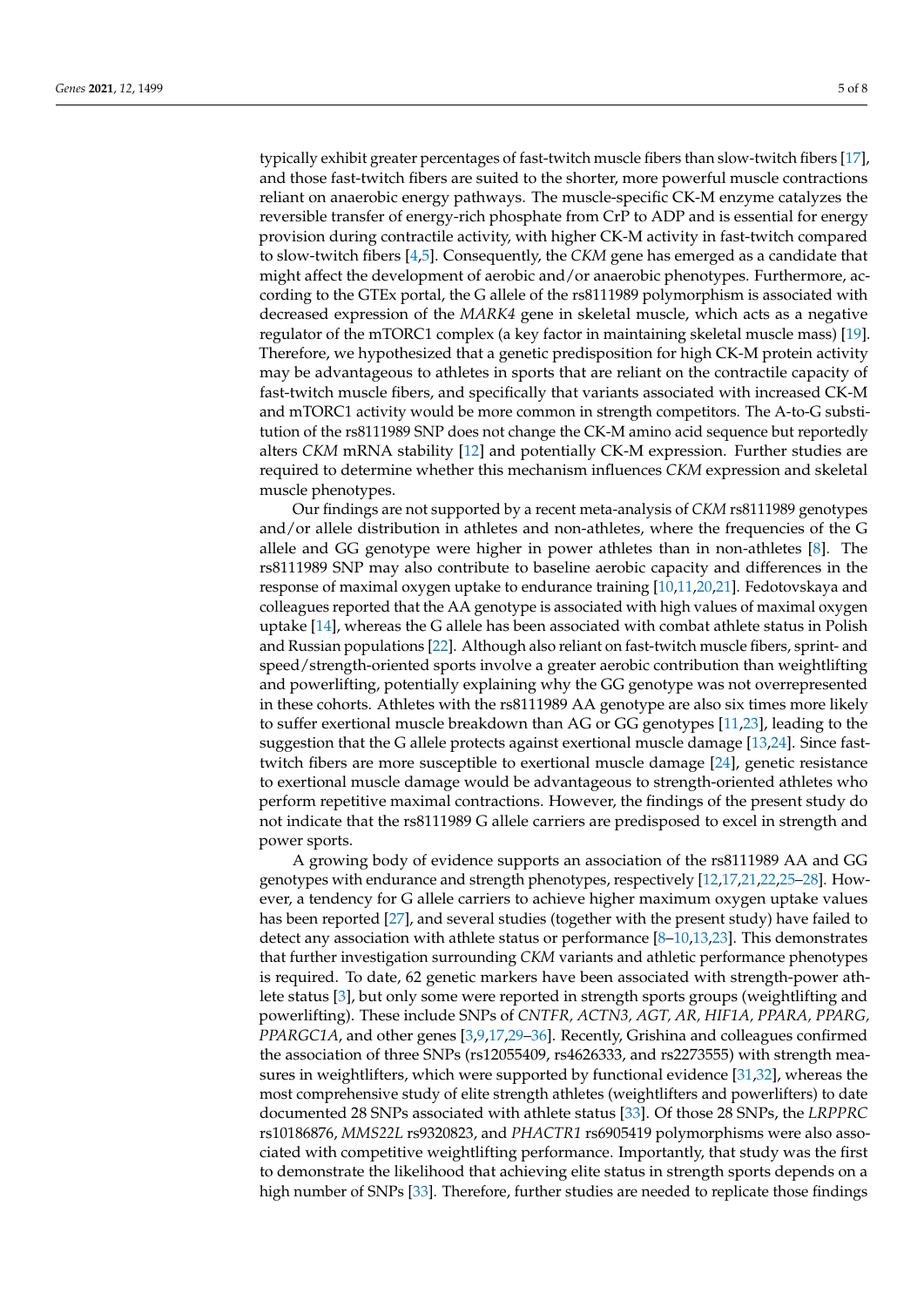and to confirm whether those SNPs are associated with performance in strength-oriented sports. This study does not confirm the previous associations of the *CKM* rs8111989 GG genotype with power athlete status [\[22\]](#page-7-14). Additional studies of elite power athletes from different nationalities are required to further substantiate our findings.

We acknowledge the limitations of the present study. Firstly, we did not include endurance athletes and are unable to ascertain whether the rs8111989 A and G alleles are associated with contrasting performance phenotypes. Second, participant nationalities were restricted to Russia and Lithuania, meaning that the associations described in the present study cannot be generalized to athletes from other countries or geographical ancestries. We also did not collect direct measures of athletes' strength and power. However, our inclusion criteria stipulated that all athletes had competed at the national or international level, which would not be possible without the physiological characteristics associated with elite strength phenotypes. Lastly, we studied a singular SNP and recognize that genetic association studies represent only the first steps toward understanding the genetic factors influencing performance traits. However, candidate gene association studies are crucial to the direction of new analyses, such as those incorporating modern DNA technologies and bioinformatics, to further analyze the heritability of physical capacity and to work toward the application of genomic research into practice.

#### **5. Conclusions**

The present study reports the non-association of the *CKM* rs8111989 polymorphism with elite status in athletes from sports in which anaerobic energy pathways determine success. Therefore, the *CKM* rs8111989 polymorphism may not be considered as a candidate gene to influence the performance of power athletes from Russia and Lithuania.

**Author Contributions:** Conceptualization, V.G., A.U. and I.I.A.; methodology, V.G. and I.I.A.; software, V.G. and I.I.A.; validation, V.G., A.J. and I.I.A.; formal analysis, V.G.; investigation, V.G., E.C.R.H., E.A.S., L.B.A., A.K.L., E.M., E.V.G. and I.I.A.; resources, V.G. and A.U.; data curation, A.J.; writing—original draft preparation, V.G.; writing—review and editing, A.U., E.C.R.H., E.M. and I.I.A. All authors have read and agreed to the published version of the manuscript.

**Funding:** This research received no external funding.

**Institutional Review Board Statement:** The study was conducted according to the guidelines of the Declaration of Helsinki and approved by the Lithuanian Bioethics Committee (protocol code 69-99-111) and the Ethics Committee of the Federal Research and Clinical Center of Physical-Chemical Medicine.

**Informed Consent Statement:** Informed consent was obtained from all subjects involved in the study.

**Data Availability Statement:** The data presented in this study are available on request from the corresponding author.

**Conflicts of Interest:** The authors declare no conflict of interest.

#### **References**

- <span id="page-6-0"></span>1. Zempo, H.; Miyamoto-Mikami, E.; Kikuchi, N.; Fuku, N.; Miyachi, M.; Murakami, H. Heritability estimates of muscle strengthrelated phenotypes: A systematic review and meta-analysis. *Scand. J. Med. Sci. Sports* **2017**, *27*, 1537–1546. [\[CrossRef\]](http://doi.org/10.1111/sms.12804)
- <span id="page-6-1"></span>2. Maciejewska-Skrendo, A.; Sawczuk, M.; Cięszczyk, P.; Ahmetov, I.I. Genes and Power Athlete Status. In *Sports, Exercise, and Nutritional Genomics: Current Status and Future Directions*; Barh, D., Ahmetov, I., Eds.; Academic Press: Cambridge, MA, USA, 2019; pp. 41–72.
- <span id="page-6-2"></span>3. Ahmetov, I.I.; Hall, E.C.R.; Semenova, E.A.; Pranckevičienė, E.; Ginevičienė, V. Advances in sports genomics. Adv. Clin. Chem. **2021**. [\[CrossRef\]](http://doi.org/10.1016/bs.acc.2021.07.004)
- <span id="page-6-3"></span>4. Baker, J.S.; McCormick, M.C.; Robergs, R.A. Interaction among Skeletal Muscle Metabolic Energy Systems during Intense Exercise. *J. Nutr. Metab.* **2010**, *2010*, 905612. [\[CrossRef\]](http://doi.org/10.1155/2010/905612)
- <span id="page-6-4"></span>5. Echegaray, M.; Rivera, M.A. Role of creatine kinase isoenzymes on muscular and cardiorespiratory endurance: Genetic and molecular evidence. *Sports Med.* **2001**, *31*, 919–934. [\[CrossRef\]](http://doi.org/10.2165/00007256-200131130-00003)
- <span id="page-6-5"></span>6. van Deursen, J.; Heerschap, A.; Oerlemans, F.; Rultenbeek, W.; Jap, P.; ter Laak, H.; Wieringa, B. Skeletal muscle of mice deficient in muscle creatine kinase lack burst activity. *Cell* **1993**, *74*, 621–631. [\[CrossRef\]](http://doi.org/10.1016/0092-8674(93)90510-W)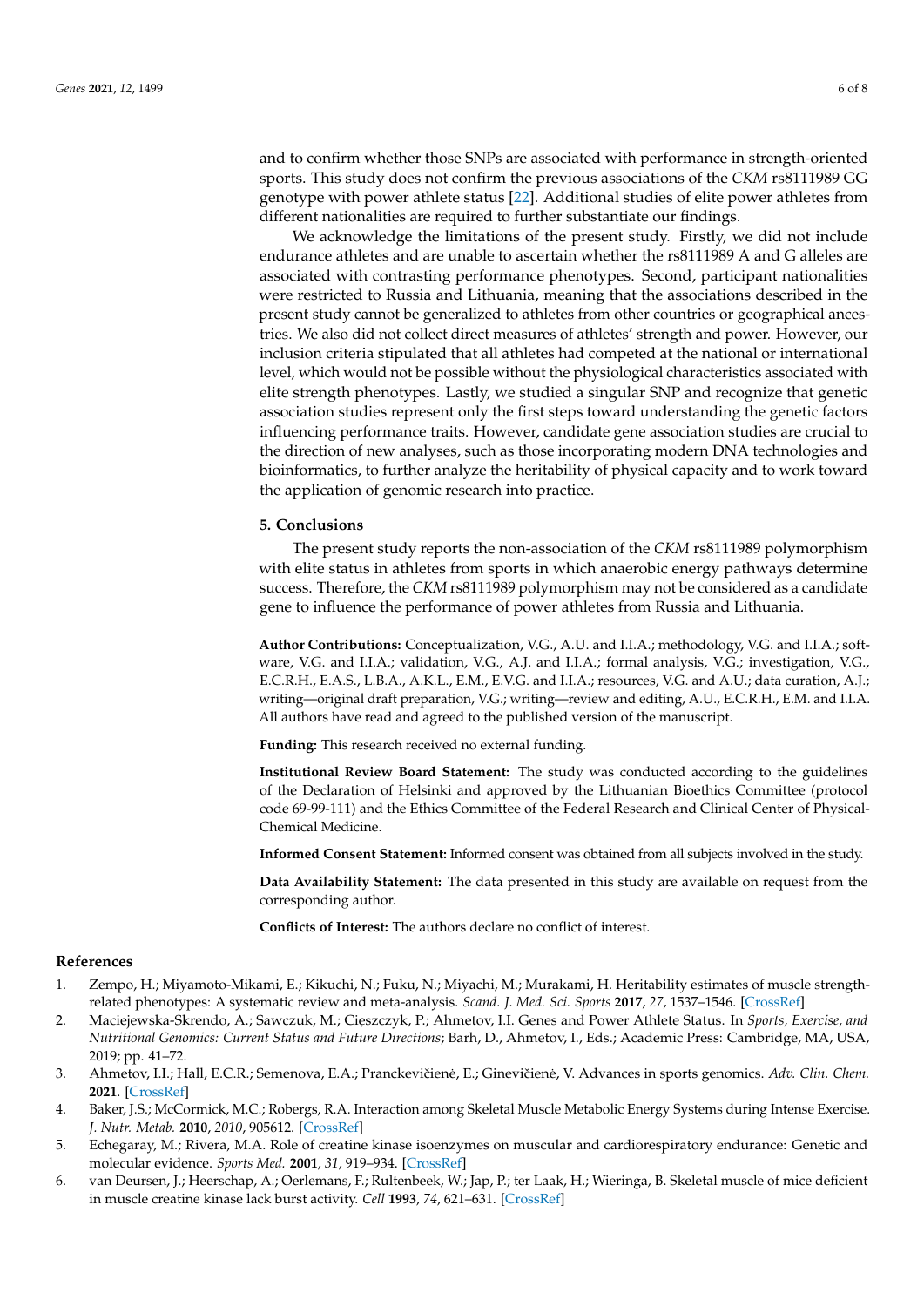- <span id="page-7-0"></span>7. Apple, F.S.; Billardello, J.J. Expression of creatine kinase M and B mRNAs in treadmill trained rat skeletal muscle. *Life Sci.* **1994**, *55*, 585–592. [\[CrossRef\]](http://doi.org/10.1016/0024-3205(94)00484-6)
- <span id="page-7-1"></span>8. Chen, C.; Sun, Y.; Liang, H.; Yu, D.; Hu, S. A meta-analysis of the association of CKM gene rs8111989 polymorphism with sport performance. *Biol. Sport* **2017**, *34*, 323–330. [\[CrossRef\]](http://doi.org/10.5114/biolsport.2017.69819) [\[PubMed\]](http://www.ncbi.nlm.nih.gov/pubmed/29472734)
- <span id="page-7-2"></span>9. Grealy, R.; Herruer, J.; Smith, C.L.E.; Hiller, D.; Haseler, L.J.; Griffiths, L.R. Evaluation of a 7-Gene Genetic Profile for Athletic Endurance Phenotype in Ironman Championship Triathletes. *PLoS ONE* **2015**, *10*, e0145171.
- <span id="page-7-3"></span>10. Rivera, M.A.; Dionne, F.T.; Wolfarth, B.; Chagnon, M.; Simoneau, J.A.; Perusse, L.; Boulay, M.R.; Gagnon, J.; Song, T.M.; Keul, J.; et al. Muscle-specific creatine kinase gene polymorphisms in elite endurance athletes and sedentary controls. *Med. Sci. Sports Exerc.* **1997**, *29*, 1444–1447. [\[CrossRef\]](http://doi.org/10.1097/00005768-199711000-00009) [\[PubMed\]](http://www.ncbi.nlm.nih.gov/pubmed/9372480)
- <span id="page-7-4"></span>11. Baird, M.F.; Graham, S.M.; Baker, J.S.; Bickerstaff, G.F. Creatine-kinase- and exercise-related muscle damage implications for muscle performance and recovery. *J. Nutr. Metab.* **2012**, *2012*, 960363. [\[CrossRef\]](http://doi.org/10.1155/2012/960363)
- <span id="page-7-7"></span>12. Batavani, M.R.; Marandi, S.M.; Ghaedi, K.; Esfarjani, F. Comparison of Muscle-Specific Creatine Kinase (CK-MM) Gene Polymorphism (rs8111989) Among Professional, Amateur Athletes and Non-athlete Karatekas. *Asian J. Sports Med.* **2017**, *8*, e43210. [\[CrossRef\]](http://doi.org/10.5812/asjsm.43210)
- <span id="page-7-16"></span>13. Eider, J.; Ahmetov, I.I.; Fedotovskaya, O.N.; Moska, W.; Cieszczyk, P.; Zarebska, A.; Czubek, Z.; Klocek, T.; Stepien-Slodkowska, M.; Maciejewska-Karlowska, A.; et al. CKM gene polymorphism in Russian and Polish rowers. *Genetika* **2015**, *51*, 389–392. [\[CrossRef\]](http://doi.org/10.1134/S1022795415030023)
- <span id="page-7-13"></span>14. Fedotovskaya, O.N.; Popov, D.V.; Vinogradova, O.L.; Akhmetov, I.I. Association of the muscle-specific creatine kinase (CKMM) gene polymorphism with physical performance of athletes. *Fiziol. Cheloveka* **2012**, *38*, 105–109. [\[CrossRef\]](http://doi.org/10.1134/S0362119712010082)
- <span id="page-7-5"></span>15. Latella, C.; Van den Hoek, D.; Teo, W.-P. Factors affecting powerlifting performance: An analysis of age- and weight-based determinants of relative strength. *Int. J. Perform. Anal. Sport* **2018**, *18*, 532–544. [\[CrossRef\]](http://doi.org/10.1080/24748668.2018.1496393)
- <span id="page-7-8"></span>16. Aasa, U.; Svartholm, I.; Andersson, F.; Berglund, L. Injuries among weightlifters and powerlifters: A systematic review. *Br. J. Sports Med.* **2017**, *51*, 211–220. [\[CrossRef\]](http://doi.org/10.1136/bjsports-2016-096037) [\[PubMed\]](http://www.ncbi.nlm.nih.gov/pubmed/27707741)
- <span id="page-7-6"></span>17. Ben-Zaken, S.; Eliakim, A.; Nemet, D.; Meckel, Y. Genetic variability among power athletes: The stronger vs. the faster. *J. Strength Cond. Res.* **2019**, *33*, 1505–1511. [\[CrossRef\]](http://doi.org/10.1519/JSC.0000000000001356) [\[PubMed\]](http://www.ncbi.nlm.nih.gov/pubmed/26840443)
- <span id="page-7-9"></span>18. Tikkanen, E.; Gustafsson, S.; Amar, D.; Shcherbina, A.; Waggott, D.; Ashley, E.A.; Ingelsson, E. Biological Insights into Muscular Strength: Genetic Findings in the UK Biobank. *Sci. Rep.* **2018**, *8*, 6451. [\[CrossRef\]](http://doi.org/10.1038/s41598-018-24735-y)
- <span id="page-7-10"></span>19. Li, L.; Guan, K.L. Microtubule-associated protein/microtubule affinity-regulating kinase 4 (MARK4) is a negative regulator of the mammalian target of rapamycin complex 1 (mTORC1). *J. Biol. Chem.* **2013**, *288*, 703–708. [\[CrossRef\]](http://doi.org/10.1074/jbc.C112.396903)
- <span id="page-7-11"></span>20. Zhou, D.Q.; Hu, Y.; Liu, G.; Gong, L.; Xi, Y.; Wen, L. Muscle-specific creatine kinase gene polymorphism and running economy responses to an 18-week 5000-m training programme. *Br. J. Sports Med.* **2006**, *40*, 988–991. [\[CrossRef\]](http://doi.org/10.1136/bjsm.2006.029744)
- <span id="page-7-12"></span>21. Martinez, J.L.; Khorsandi, S.; Sojo, R.; Martínez, C.; Martín, J.A.; López-Taylor, J.R.; Fahey, T.D.; Rivera, M.A. Lack of an association between CKMM genotype and endurance performance level in Hispanic marathon runners. *Med. Sport* **2009**, *13*, 219–223. [\[CrossRef\]](http://doi.org/10.2478/v10036-009-0034-1)
- <span id="page-7-14"></span>22. Fedotovskaya, O.; Eider, J.; Cięszczyk, P.; Ahmetov, I.; Moska, W.; Sawczyn, S.; Leońska-Duniec, A.; Maciejewska-Karłowska, A.; Sawczuk, M.; Czubek, Z.; et al. Association of muscle-specific creatine kinase (CKM) gene polymorphism with combat athlete status in Polish and Russian cohorts. *Arch. Budo* **2013**, *9*, 33–237.
- <span id="page-7-15"></span>23. Heled, Y.; Bloom, M.S.; Wu, T.J.; Stephens, Q.; Deuster, P.A. CKMM and ACE genotypes and physiological prediction of the creatine kinase response to exercise. *J. Appl. Physiol.* **2007**, *103*, 504–510. [\[CrossRef\]](http://doi.org/10.1152/japplphysiol.00081.2007)
- <span id="page-7-17"></span>24. Macaluso, F.; Isaacs, A.W.; Myburgh, K.H. Preferential type II muscle fiber damage from plyometric exercise. *J. Athl. Train.* **2012**, *47*, 414–420. [\[CrossRef\]](http://doi.org/10.4085/1062-6050-47.4.13)
- <span id="page-7-18"></span>25. Ruiz, J.R.; Gomez-Gallego, F.; Santiago, C.; González-Freire, M.; Verde, Z.; Foster, C.; Lucia, A. Is there an optimum endurance polygenic profile? *J. Physiol.* **2009**, *587 Pt 7*, 1527–1534. [\[CrossRef\]](http://doi.org/10.1113/jphysiol.2008.166645) [\[PubMed\]](http://www.ncbi.nlm.nih.gov/pubmed/19237423)
- 26. Sprouse, C.; Tosi, L.L.; Gordish-Dressman, H.; Abdel-Ghani, M.S.; Panchapakesan, K.; Niederberger, B.; Devaney, J.M.; Kelly, K.R. CK-MM Polymorphism is Associated with Physical Fitness Test Scores in Military Recruits. *Mil. Med.* **2015**, *180*, 1001–1005. [\[PubMed\]](http://www.ncbi.nlm.nih.gov/pubmed/26327553)
- <span id="page-7-20"></span>27. Gronek, P.; Holdys, J.; Krysciak, J.; Stanislawski, D. CKM Gene G (Ncoi-) Allele Has a Positive Effect on Maximal Oxygen Uptake in Caucasian Women Practicing Sports Requiring Aerobic and Anaerobic Exercise Metabolism. *J. Hum. Kinet* **2013**, *39*, 137–145. [\[CrossRef\]](http://doi.org/10.2478/hukin-2013-0076)
- <span id="page-7-19"></span>28. He, E.; Li, Y.; Qian, J.; Yan, H. Association of CKMM gene A/G polymorphism and athletic performance of Uyghur nationality. *Zhongguo Ying Yong Sheng Li Xue Za Zhi* **2016**, *32*, 82–86.
- <span id="page-7-21"></span>29. Ahmetov, I.I.; Mozhayskaya, I.A.; Lyubaeva, E.V.; Vinogradova, O.L.; Rogozkin, V.A. PPARG Gene polymorphism and locomotor activity in humans. *Bull. Exp. Biol. Med.* **2008**, *146*, 630–632. [\[CrossRef\]](http://doi.org/10.1007/s10517-009-0364-y)
- 30. Gabbasov, R.T.; Arkhipova, A.A.; Borisova, A.V.; Hakimullina, A.M.; Kuznetsova, A.V.; Williams, A.G.; Day, S.H.; Ahmetov, I.I. The HIF1A gene Pro582Ser polymorphism in Russian strength athletes. *J. Strength Cond. Res.* **2013**, *27*, 2055–2058. [\[CrossRef\]](http://doi.org/10.1519/JSC.0b013e31827f06ae)
- <span id="page-7-22"></span>31. Grishina, E.E.; Zmijewski, P.; Semenova, E.A.; Cieszczyk, P.; Huminska-Lisowska, K.; Michałowska-Sawczyn, M.; Maculewicz, E.; Crewther, B.; Orysiak, J.; Kostryukova, E.S.; et al. Three DNA polymorphisms previously identified as markers for handgrip strength are associated with strength in weightlifters and muscle fiber hypertrophy. *J. Strength Cond. Res.* **2019**, *33*, 2602–2607. [\[CrossRef\]](http://doi.org/10.1519/JSC.0000000000003304)